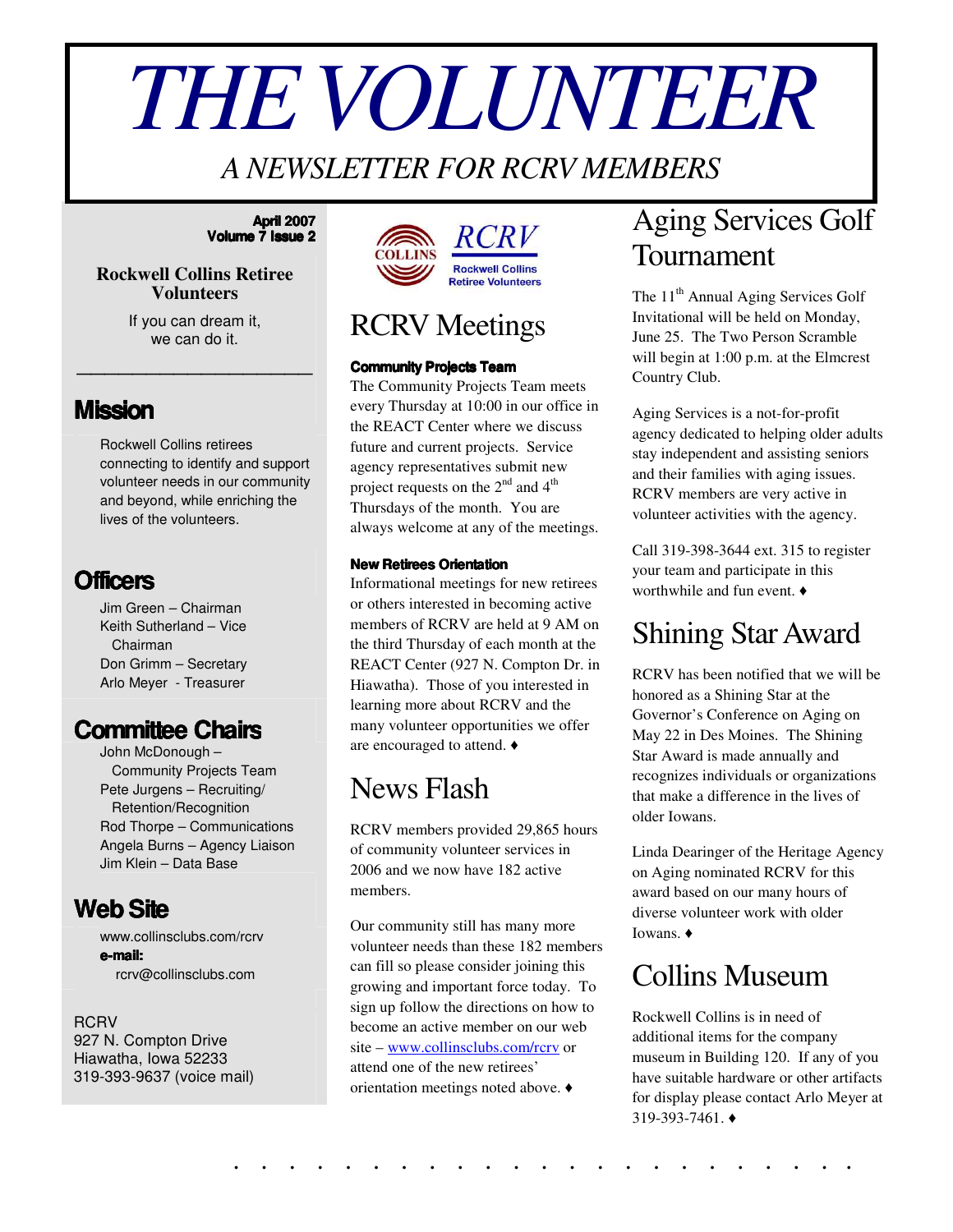## Status of the Eastern Iowa Observatory & Learning Center

Members of RCRV have played a leading role during three years of planning, design, fund raising, and implementation of the Eastern Iowa Observatory & Learning Center (EIOLC) which is moving toward onschedule completion in June of this year. Greg Frohner, Forrest Tomes, Bunnie Tomes, Vern Jackson, and John Leeson serve on the EIOLC project committee, and many members of RCRV have provided financial or construction support to this project.

The \$700,000 capital project is a joint effort by Cedar Amateur Astronomers (CAA) and Linn County Conservation (LCC) to create a family friendly facility to aid in the promotion of astronomy and related sciences through presentations and observing sessions. The EIOLC was initiated in 2004 following the gift to CAA of a 24" diameter, 4,000 pound Research Grade telescope, and funding from Rockwell Collins to create a Robotic telescope. These instruments will be housed in separate domes that are attached to the Main building.

The Main building of the EIOLC is designed to accommodate approximately 100 people for presentations, and capacity can be expanded into an adjacent study room for 30 more people if required. The EIOLC is located several miles Southeast of Cedar Rapids at 1365 Ivanhoe Road on property that is part of the Palisades Dows Botanical Preserve which is owned and maintained by Linn County.

Information regarding scheduled events at the EIOLC can be acquired by

visiting the CAA website at Cedar-Astronomers.org. The first Public Night presentation at the EIOLC is scheduled for July 14, 2007. There is no admission fee and everyone is welcome.

#### Iowa Traveler

RCRV was the featured subject on the Cary J. Hahn Iowa Traveler show on KGAN Channel 2 television in February. The show featured a class for students with handicaps at Linn Mar



High School using our assistive technology devices. Ann Griffin from the Grant Wood AEA, Linn Mar Staff and several RCRV members participated.

**RCRV** chairman Jim Green being interviewed by Cary J. Hahn

> Les Haerther demonstrating his bowling ball launcher invention for the Iowa Traveler show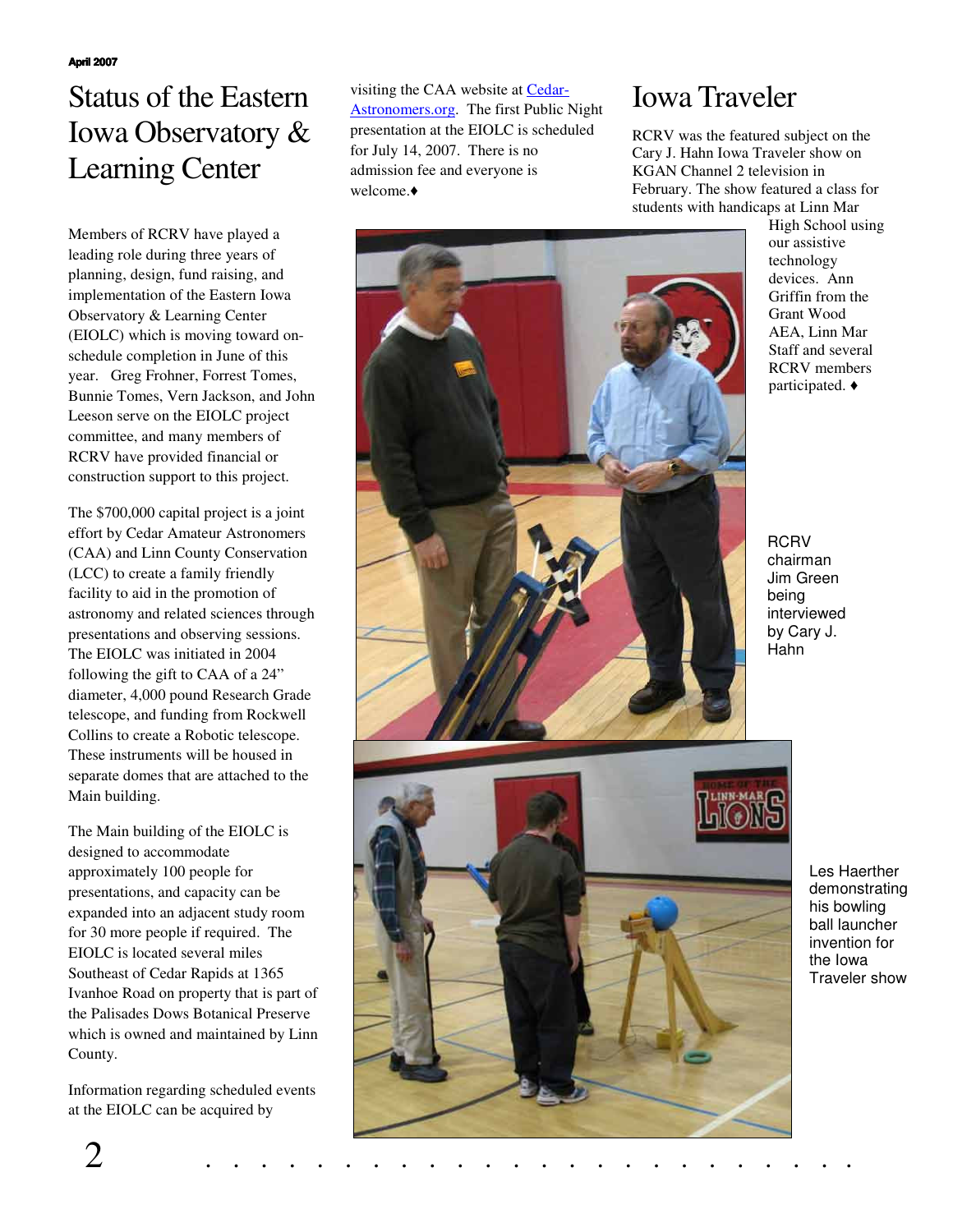# Four Oaks Bridge

Four Oaks is headquartered in Cedar Rapids and is one of the largest private, not-for-profit child welfare/juvenile justice organizations in the state serving all 99 counties from 12 Iowa cities.

Jim Shipman, a local attorney and Four Oaks board member, gave a presentation to the RCRV board of directors at our January meeting. He presented information about Four Oaks with specific emphasis on their Bridge Intergenerational Center.

The mission of the Four Oaks Bridge is to bring together people of all ages, races and economic backgrounds in an environment of learning whereby youth, seniors and working adults can connect and contribute through the arts, technology, theater and other learning opportunities. Over 80 children currently participate in the various programs at the Bridge Dummermuth Intergenerational Center at 2100 1st Avenues NE.

RCRV has traditionally had a close working relationship with the Bridge



Jim Shipman presenting at the January RCRV Board Meeting



Old Time Radio Show at the Four Oaks Bridge.

and several of our members have been active participants on their advisory board and volunteering for their programs ranging from teaching astronomy to acting in Old Time Radio shows.

The Bridge is always in need of additional assistance, innovation and ideas and would welcome additional **RCRV** volunteers. If you would like to participate in this rewarding experience call the center at 247-4834.

## Computer Learning **Opportunity**

The Rockwell Collins REACT Center at 927 North Compton Drive in Hiawatha is holding basic computer literacy classes on Saturday mornings from 9 to 11 a.m. The classes are individually tailored and progress along with the participant's ability. Advance classes are being planned to follow.

If you are interested in this opportunity please contact Barb at the center 319- 393-9632.

# Drivers Needed for Disabled Veterans

Volunteer drivers are needed to help provide transportation to shuttle disabled (but ambulatory) Veterans to and from their places of residence in Cedar Rapids and the Veterans Administration Hospital in Iowa City for medical assistance. Currently an average of seven veterans from the Cedar Rapids area is transported each day.

The DAV (Disabled American Veterans) association provides ninepassenger vans to transport veterans from Eastern Iowa and Western Illinois to Iowa City.

Anyone interested in volunteering to help out in this most worthwhile venture should contact Dan Chadwick for additional details at 396-1287 or email at bbcddc@aol.com.